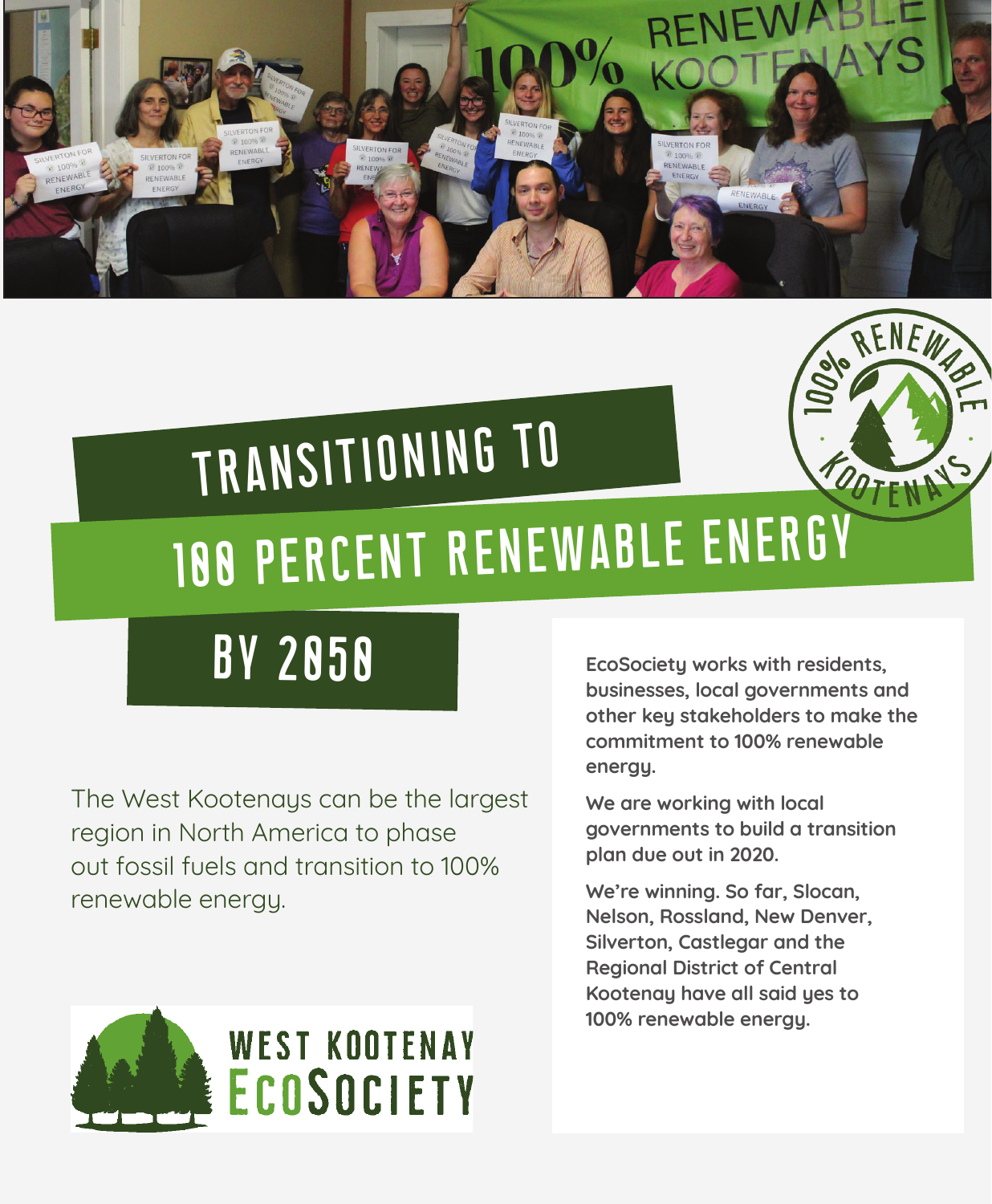# TO AVOID THE CLIMATE CRISIS, WE HAVE TO DO OUR PART

# TO PREVENT THE WORST

impacts of climate change like drought, floods, landslides and wildfires, we need West Kootenay communities to phase out fossil fuels and be using 100% renewable energy by 2050.

This transition must also support low-income people and families, provide justice and reconciliation for Indigenous Peoples and retrain workers from the fossil fuel industry to green careers.

Together we can achieve 100% renewable energy.

### **100% Renewable Kootenays sounds great, but what does it mean?**

It means that by 2050 our region will be carbon neutral with any remaining energy use 100% renewable energy. A stronger economy with greener careers works with healthu and safe communities.

### **It means we'll save energy.**

Let's start with energy efficiency. Reduce your energy use by improving your home and work building's efficiency and supporting a better BC building code. Being energy efficient saves money for your home and business.

### **It means transportation will move forward.**

Use public transit, bike, walk, carpool and car share. Electric vehicles are continuing to become more affordable. The existing charging network across the region will expand to electrified public transit, commercial vehicles and more selection of personal vehicles to connect communities.

### **Heating and cooling will be what's hot and what's cool in 2050**

Transition to electric or biomass heating, electric heat pumps, and geothermal energy.

Homes, schools and businesses will keep warm in the winter and cool in the summer without using oil.

### **Electricity will be shockingly efficient.**

100% renewable energy generation is from renewable sources. Your community will be powered by a mix of solar, biomass and hydro power without nuclear, coal or building more mega-dams.

### HOW CAN YOU BE PART OF THE SOLUTION?

You can help the Kootenaus transition to 100% renewable energy! Here's how to get involved:

- Sign the petition at renewablekootenays.ca
- Volunteer
- Donate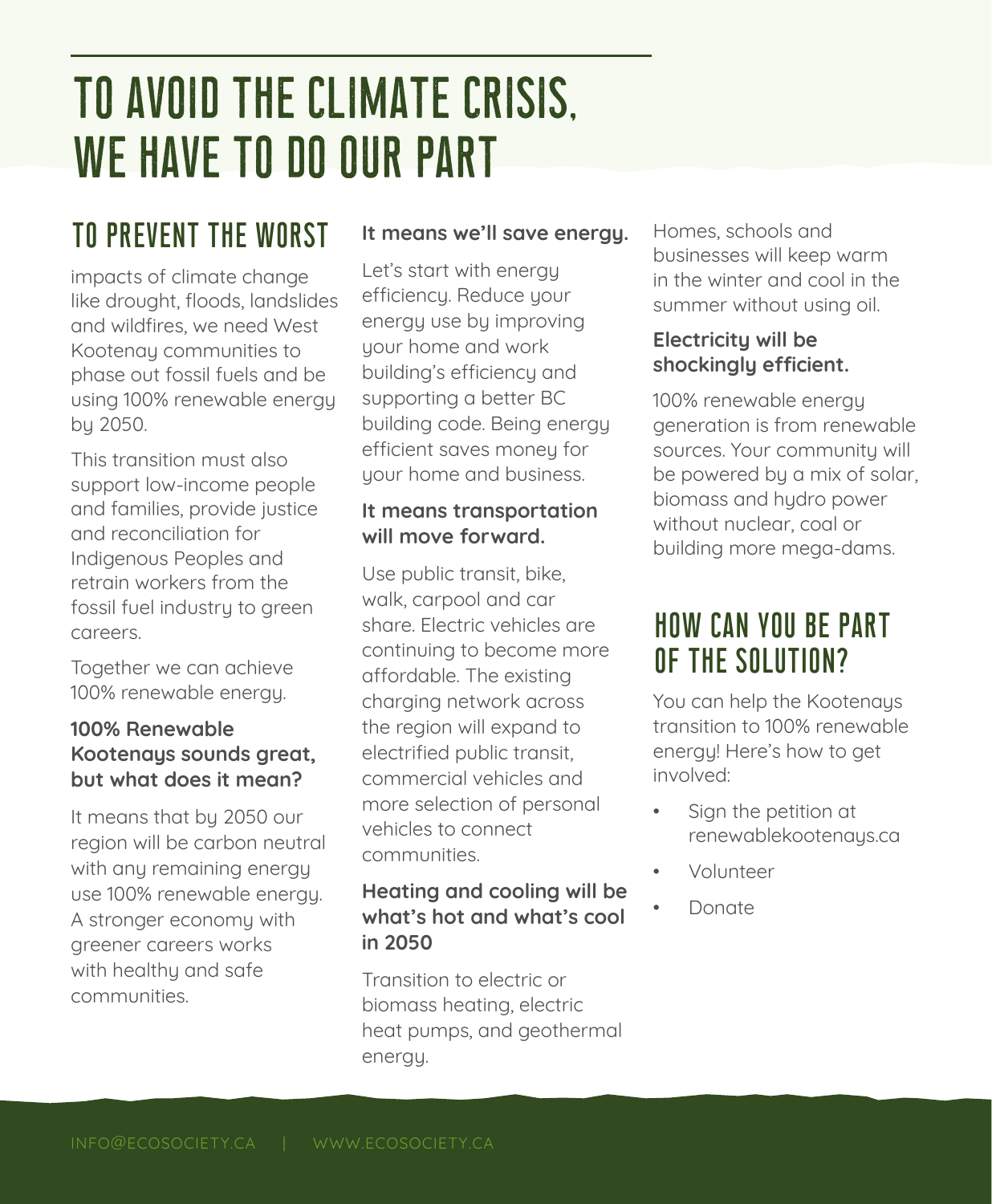# THE GREEN ECONOMY IS OUR FUTURE

### GREEN JOBS AND CLEAN ENERGY JOBS

Careers in green and clean energy are already growing faster than any other sector in the country.

Innovation and a commitment to green jobs will strengthen our economy and create a just transition for workers. Governments will set aside taxes on fossil fuels to invest in the green local economy.

#### **Green jobs are sustainable jobs.**

- There will be increased need for jobs related to energy retrofits, installations and maintenance as well as renewable project installations.
- More businesses will be selling these products
- There will be training opportunities to teach these trades

A change to 100% renewable energy will create healthy and safe communities.

- Cleaner air, water & environment equals a healthier population
- Healthy economies
- Safer from flood, fire, weather events & pollution
- Resilient communities and populations

#### **Communities that have made these changes have already seen these benefits.**

### **What's Next**

Working together and building on each community's strengths, we can create a cohesive regional transition plan that encompasses all West Kootenay communities.

EcoSociety is facilitating making this plan with local governments who have already signed on.

#### **Join the Team**

Tell your friends, neighbours and coworkers why we need to transition to 100% renewable energy. EcoSociety is committed to organizing teams of volunteers to connect you with your community and support local climate leadership.

You can join the EcoSociety and ask your local government to commit to 100% renewable energy through collaboration and policy change.

Our local elected leaders need to know that they have community support to invest staff time and funds into creating and implementing a 100% renewable energy transition plan.

If your local government has already made the commitment, you can help keep them on task by asking about their progress and encouraging them to take action.